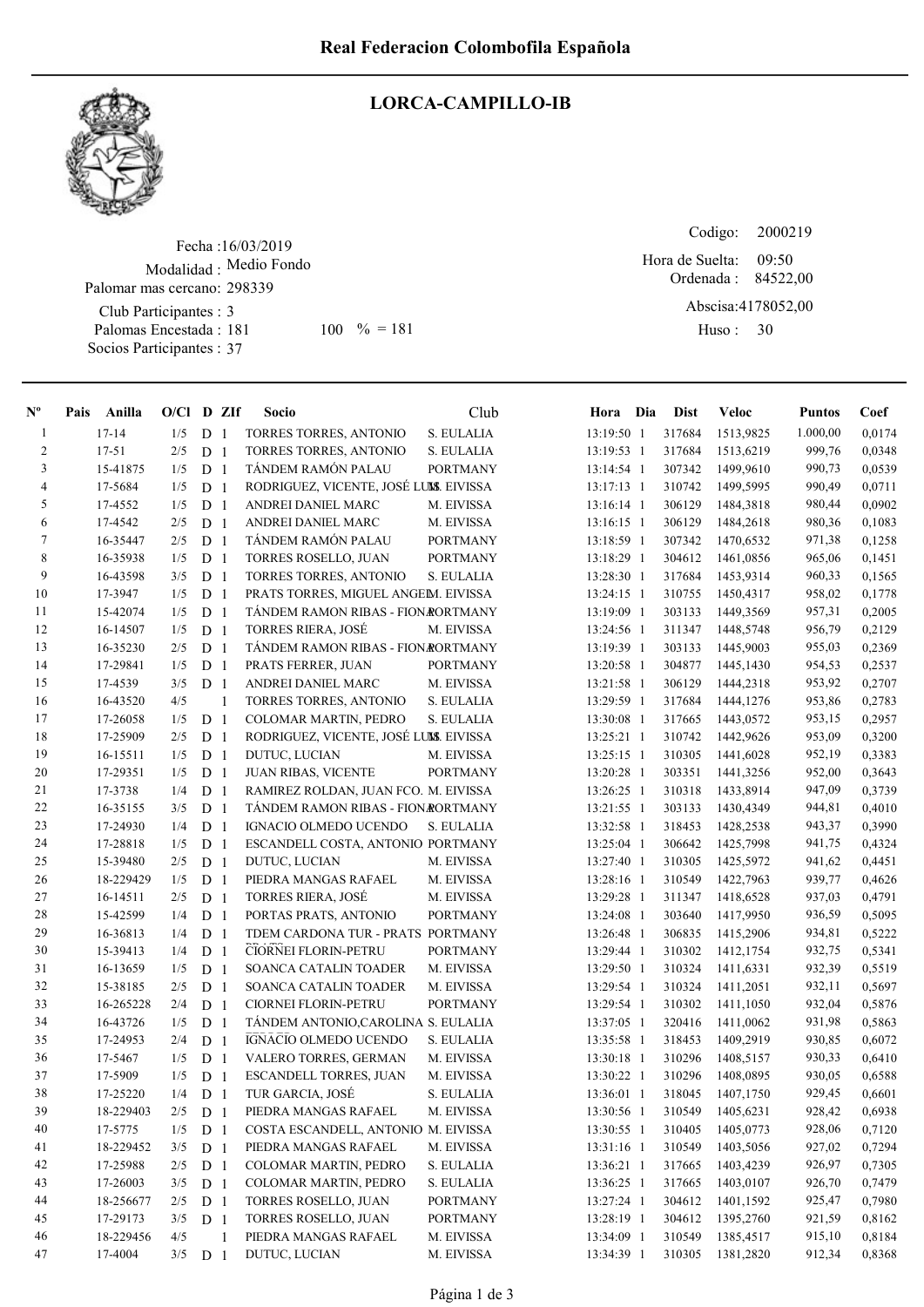## LORCA-CAMPILLO-IB 200021909 16/03/2019

| $\mathbf{N}^{\mathbf{o}}$ | Pais | Anilla              | $O/Cl$ D ZIf |                                  |                | Socio                                                                       | Club            |                          | Hora Dia | <b>Dist</b>      | Veloc                  | <b>Puntos</b>    | Coef             |
|---------------------------|------|---------------------|--------------|----------------------------------|----------------|-----------------------------------------------------------------------------|-----------------|--------------------------|----------|------------------|------------------------|------------------|------------------|
| 48                        |      | 17-29025            | 4/5          |                                  | 1              | TÁNDEM RAMON RIBAS - FION RORTMANY                                          |                 | 13:29:37 1               |          | 303133           | 1380,2823              | 911,68           | 0,8748           |
| 49                        |      | 16-35781            | 2/5          | D <sub>1</sub>                   |                | PRATS FERRER, JUAN                                                          | <b>PORTMANY</b> | 13:31:17 1               |          | 304877           | 1377,7676              | 910,02           | 0,8880           |
| 50                        |      | 17-3953             | 2/5          | D <sub>1</sub>                   |                | PRATS TORRES, MIGUEL ANGEM. EIVISSA                                         |                 | 13:36:06 1               |          | 310755           | 1374,4140              | 907,81           | 0,8889           |
| 51                        |      | 13-18083            | 3/5          | D <sub>1</sub>                   |                | RODRIGUEZ, VICENTE, JOSÉ LUMS. EIVISSA                                      |                 | 13:36:51 1               |          | 310742           | 1369,8127              | 904,77           | 0,9068           |
| 52                        |      | 16-14699            | 1/5          | D <sub>1</sub>                   |                | CARDONA TORRES, ANTONIO M. EIVISSA                                          |                 | 13:33:05 1               |          | 305581           | 1369,8065              | 904,77           | 0,9402           |
| 53                        |      | 16-3764             | 2/5          | D <sub>1</sub>                   |                | CARDONA TORRES, ANTONIO M. EIVISSA                                          |                 | 13:33:18 1               |          | 305581           | 1368,4774              | 903,89           | 0,9582           |
| 54                        |      | 16-14109            | 4/5          |                                  | $\mathbf{1}$   | RODRIGUEZ, VICENTE, JOSÉ LUMS. EIVISSA                                      |                 | 13:37:11 1               |          | 310742           | 1367,8028              | 903,44           | 0,9601           |
| 55                        |      | 16-36837            | 2/4          | D <sub>1</sub>                   |                | TDEM CARDONA TUR - PRATS PORTMANY                                           |                 | 13:34:34 1               |          | 306835           | 1366,3426              | 902,48           | 0,9903           |
| 56                        |      | 16-15496            | 1/5          | D <sub>1</sub>                   |                | FLORIN MUGUR CURALET                                                        | M. EIVISSA      | 13:37:12 1               |          | 310329           | 1365,8847              | 902,17           | 0,9970           |
| 57                        |      | 17-3915             | 3/5          | D <sub>1</sub>                   |                | PRATS TORRES, MIGUEL ANGEM. EIVISSA                                         |                 | 13:37:31 1               |          | 310755           | 1365,8560              | 902,16           | 1,0134           |
| 58                        |      | 18-230742           | 1/5          | D <sub>1</sub>                   |                | CUCU, FLORIAN                                                               | M. EIVISSA      | 13:37:25 1               |          | 310305           | 1364,4778              | 901,25           | 1,0327           |
| 59                        |      | 16-15414            | 2/5          | D <sub>1</sub>                   |                | FLORIN MUGUR CURALET                                                        | M. EIVISSA      | 13:37:27 1               |          | 310329           | 1364,3834              | 901,18           | 1,0504           |
| 60                        |      | 17-6016             | 3/5          | D <sub>1</sub>                   |                | FLORIN MUGUR CURALET                                                        | M. EIVISSA      | 13:37:28 1               |          | 310329           | 1364,2834              | 901,12           | 1,0682           |
| 61                        |      | 17-25381            | 2/4          | D <sub>1</sub>                   |                | TUR GARCIA, JOSÉ                                                            | S. EULALIA      | 13:43:14 1               |          | 318045           | 1363,6344              | 900,69           | 1,0597           |
| 62                        |      | 17-4220             | 3/5          | D <sub>1</sub>                   |                | SOANCA CATALIN TOADER                                                       | M. EIVISSA      | 13:37:49 1               |          | 310324           | 1362,1655              | 899,72           | 1,1038           |
| 63                        |      | 17-4669             | 1/4          | D <sub>1</sub>                   |                | TORRES MARI, VICENTE                                                        | M. EIVISSA      | 13:36:58 1               |          | 309061           | 1361,7022              | 899,41           | 1,1262           |
| 64                        |      | 17-5889             | 2/5          | D <sub>1</sub>                   |                | ESCANDELL TORRES, JUAN                                                      | M. EIVISSA      | 13:37:58 1               |          | 310296           | 1361,1464              | 899,04           | 1,1395           |
| 65                        |      | 17-4957             | 3/5          | D <sub>1</sub>                   |                | <b>TORRES RIERA, JOSÉ</b>                                                   | M. EIVISSA      | 13:38:46 1               |          | 311347           | 1360,9806              | 898,94           | 1,1534           |
| 66                        |      | 17-26027            | 4/5          |                                  | 1              | COLOMAR MARTIN, PEDRO                                                       | S. EULALIA      | 13:43:29 1               |          | 317665           | 1360,5468              | 898,65           | 1,1479           |
| 67                        |      | 16-43992            | 5/5          |                                  | $\mathbf{1}$   | COLOMAR MARTIN, PEDRO                                                       | S. EULALIA      | 13:43:30 1               |          | 317665           | 1360,4497              | 898,59           | 1,1653           |
| 68                        |      | 17-5886             | 3/5          | D <sub>1</sub>                   |                | <b>ESCANDELL TORRES, JUAN</b>                                               | M. EIVISSA      | 13:38:15 1               |          | 310296           | 1359,4567              | 897,93           | 1,2107           |
| 69<br>70                  |      | 17-6150<br>17-3786  | 4/5<br>2/4   |                                  | 1              | <b>FLORIN MUGUR CURALET</b><br>RAMIREZ ROLDAN, JUAN FCO. M. EIVISSA         | M. EIVISSA      | 13:38:22 1<br>13:38:29 1 |          | 310329<br>310318 | 1358,9067<br>1358,1647 | 897,57<br>897,08 | 1,2284<br>1,2463 |
|                           |      | 17-30197            | 3/4          | D <sub>1</sub><br>D <sub>1</sub> |                | CIORNEI FLORIN-PETRU                                                        | <b>PORTMANY</b> | 13:38:29 1               |          | 310302           | 1358,0947              | 897,03           | 1,2641           |
| 71<br>72                  |      | 17-25261            | 3/4          | D <sub>1</sub>                   |                | TUR GARCIA, JOSÉ                                                            | S. EULALIA      | 13:44:22 1               |          | 318045           | 1357,0403              | 896,33           | 1,2507           |
| 73                        |      | 16-43274            | 4/4          |                                  | 1              | TUR GARCIA, JOSÉ                                                            | S. EULALIA      | 13:44:23 1               |          | 318045           | 1356,9438              | 896,27           | 1,2681           |
| 74                        |      | 16-43756            | 2/5          | D <sub>1</sub>                   |                | TÁNDEM ANTONIO, CAROLINA S. EULALIA                                         |                 | 13:46:13 1               |          | 320416           | 1356,4496              | 895,94           | 1,2760           |
| 75                        |      | 15-38825            | 5/5          |                                  | $\mathbf{1}$   | FLORIN MUGUR CURALET                                                        | M. EIVISSA      | 13:38:47 1               |          | 310329           | 1356,4318              | 895,93           | 1,3352           |
| 76                        |      | 17-4494             | 1/4          | D <sub>1</sub>                   |                | TORRES GRIVÉ, JUAN                                                          | M. EIVISSA      | 13:38:49 1               |          | 310315           | 1356,1731              | 895,76           | 1,3531           |
| 77                        |      | 16-43619            | 3/5          | D <sub>1</sub>                   |                | TÁNDEM ANTONIO, CAROLINA S. EULALIA                                         |                 | 13:46:17 1               |          | 320416           | 1356,0669              | 895,69           | 1,3277           |
| 78                        |      | 17-25770            | 4/5          |                                  | $\mathbf{1}$   | TÁNDEM ANTONIO, CAROLINA S. EULALIA                                         |                 | 13:46:18 1               |          | 320416           | 1355,9712              | 895,63           | 1,3449           |
| 79                        |      | 16-36551            | 1/3          | D <sub>1</sub>                   |                | MOSTAFA HARRACHI                                                            | <b>PORTMANY</b> | 13:39:02 1               |          | 310310           | 1354,8683              | 894,90           | 1,4065           |
| 80                        |      | 18-230223           | 3/5          | D <sub>1</sub>                   |                | CARDONA TORRES, ANTONIO M. EIVISSA                                          |                 | 13:35:46 1               |          | 305581           | 1353,5258              | 894,01           | 1,4464           |
| 81                        |      | 18-230259           | 2/4          | D <sub>1</sub>                   |                | <b>TORRES MARI, VICENTE</b>                                                 | M. EIVISSA      | 13:38:39 1               |          | 309061           | 1351,6772              | 892,79           | 1,4480           |
| 82                        |      | 17-29746            | 3/5          | D <sub>1</sub>                   |                | PRATS FERRER, JUAN                                                          | <b>PORTMANY</b> | 13:36:01 1               |          | 304877           | 1348,9138              | 890,97           | 1,4860           |
| 83                        |      | 16-36454            | 2/5          | D <sub>1</sub>                   |                | ESCANDELL COSTA, ANTONIO PORTMANY                                           |                 | 13:37:30 1               |          | 306642           | 1347,8769              | 890,28           | 1,4954           |
| 84                        |      | 17-4959             | 4/5          |                                  |                | TORRES RIERA, JOSÉ                                                          | M. EIVISSA      | 13:41:18 1               |          | 311347           | 1346,0744              | 889,09           | 1,4906           |
| 85                        |      | 16-14589            | 5/5          |                                  |                | <b>TORRES RIERA, JOSÉ</b>                                                   | M. EIVISSA      | 13:41:59 1               |          | 311347           | 1342,1093              | 886,47           | 1,5083           |
| 86                        |      | 17-29741            | $4/5$        |                                  |                | PRATS FERRER, JUAN                                                          | <b>PORTMANY</b> | 13:37:11 1               |          | 304877           | 1341,9866              | 886,39           | 1,5585           |
| 87                        |      | 16-15278            | 4/5          |                                  | 1              | ESCANDELL TORRES, JUAN                                                      | M. EIVISSA      | 13:41:22 1               |          | 310296           | 1341,1439              | 885,83           | 1,5490           |
| $\bf 88$                  |      | 16-42823            | 1/5          | D <sub>1</sub>                   |                | VICENTE MARI, JUAN                                                          | S. EULALIA      | 13:50:05 1               |          | 321985           | 1341,1385              | 885,83           | 1,5100           |
| 89                        |      | 17-4557             | 4/5          |                                  | $\overline{1}$ | ANDREI DANIEL MARC                                                          | M. EIVISSA      | 13:38:18 1               |          | 306129           | 1340,9067              | 885,68           | 1,6062           |
| 90                        |      | 16-36738            | 3/4          | D <sub>1</sub>                   |                | TDEM CARDONA TUR - PRATS PORTMANY                                           |                 | 13:39:06 1               |          | 306835           | 1339,3060              | 884,62           | 1,6205           |
| 91                        |      | 17-29420            | 3/5          | D <sub>1</sub>                   |                | TĂNDEM RAMÓN PALAU                                                          | <b>PORTMANY</b> | 13:39:56 1               |          | 307342           | 1336,6570              | 882,87           | 1,6358           |
| 92                        |      | 17-30125            | 4/4          |                                  | 1              | CIORNEI FLORIN-PETRU                                                        | <b>PORTMANY</b> | 13:42:23 1               |          | 310302           | 1335,3023              | 881,97           | 1,6380           |
| 93                        |      | 15-37552            | 1/5          | D <sub>1</sub>                   |                | COSTA FERRER, ANGELA                                                        | M. EIVISSA      | 13:44:04 1               |          | 310502           | 1326,5537              | 876,20           | 1,6548           |
| 94                        |      | 17-29441            | 4/5          |                                  | 1              | TÁNDEM RAMÓN PALAU                                                          | <b>PORTMANY</b> | 13:41:45 1               |          | 307342           | 1326,1791              | 875,95           | 1,6898           |
| 95                        |      | 17-3991             | 4/5          |                                  | 1              | PRATS TORRES, MIGUEL ANGEM. EIVISSA                                         |                 | 13:44:53 1               |          | 310755           | 1323,0185              | 873,86           | 1,6890           |
| 96                        |      | 15-39248            | 5/5          |                                  | 1              | ANDREI DANIEL MARC                                                          | M. EIVISSA      | 13:41:42 1               |          | 306129           | 1321,2300              | 872,68           | 1,7326           |
| 97<br>98                  |      | 16-36336<br>17-5682 | 3/5<br>5/5   | D <sub>1</sub>                   |                | ESCANDELL COSTA, ANTONIO PORTMANY<br>RODRIGUEZ, VICENTE, JOSÉ LUMS. EIVISSA |                 | 13:42:16 1<br>13:45:35 1 |          | 306642<br>310742 | 1320,2153<br>1319,0322 | 872,01           | 1,7477<br>1,7424 |
| 99                        |      | 18-230647           | 2/5          | D <sub>1</sub>                   | 1              | CUCU, FLORIAN                                                               | M. EIVISSA      | 13:46:56 1               |          | 310305           | 1309,6722              | 871,23<br>865,05 | 1,7627           |
| 100                       |      | 17-5454             | 2/5          | D <sub>1</sub>                   |                | VALERO TORRES, GERMAN                                                       | M. EIVISSA      | 13:46:59 1               |          | 310296           | 1309,3579              | 864,84           | 1,7805           |
| 101                       |      | 17-24965            | 2/5          | D <sub>1</sub>                   |                | VICENTE MARI, JUAN                                                          | S. EULALIA      | 13:56:12 1               |          | 321985           | 1307,8188              | 863,82           | 1,7330           |
| 102                       |      | 16-36187            | 1/5          | D <sub>1</sub>                   |                | PLANELLS ROIG DOMINGO                                                       | <b>PORTMANY</b> | 13:39:23 1               |          | 299972           | 1307,7323              | 863,76           | 1,8786           |
| 103                       |      | 17-3824             | 2/4          | D <sub>1</sub>                   |                | TORRES GRIVÉ, JUAN                                                          | M. EIVISSA      | 13:47:30 1               |          | 310315           | 1306,5895              | 863,01           | 1,8338           |
| 104                       |      | 17-30375            | 2/5          | D <sub>1</sub>                   |                | PLANELLS ROIG DOMINGO                                                       | <b>PORTMANY</b> | 13:39:36 1               |          | 299972           | 1306,4983              | 862,95           | 1,9155           |
| 105                       |      | 18-229732           | 3/4          | D <sub>1</sub>                   |                | RAMIREZ ROLDAN, JUAN FCO. M. EIVISSA                                        |                 | 13:47:33 1               |          | 310318           | 1306,3271              | 862,84           | 1,8694           |
| 106                       |      | 17-25194            | 3/5          | D <sub>1</sub>                   |                | VICENTE MARI, JUAN                                                          | S. EULALIA      | 13:56:35 1               |          | 321985           | 1305,7857              | 862,48           | 1,8188           |
| 107                       |      | 17-4172             | 4/5          |                                  | 1              | SOANCA CATALIN TOADER                                                       | M. EIVISSA      | 13:47:40 1               |          | 310324           | 1305,7111              | 862,43           | 1,9050           |
| 108                       |      | 18-230251           | 3/4          | D <sub>1</sub>                   |                | TORRES MARI, VICENTE                                                        | M. EIVISSA      | 13:47:09 1               |          | 309061           | 1303,2300              | 860,79           | 1,9306           |
| 109                       |      | 16-35277            | 5/5          |                                  | -1             | PRATS FERRER, JUAN                                                          | <b>PORTMANY</b> | 13:44:16 1               |          | 304877           | 1301,4101              | 859,59           | 1,9753           |
| 110                       |      | 16-36679            | 2/3          | D <sub>1</sub>                   |                | MOSTAFA HARRACHI                                                            | <b>PORTMANY</b> | 13:48:39 1               |          | 310310           | 1300,2724              | 858,84           | 1,9585           |
| 111                       |      | 16-36367            | 4/5          |                                  | 1              | ESCANDELL COSTA, ANTONIO PORTMANY                                           |                 | 13:46:21 1               |          | 306642           | 1297,4064              | 856,94           | 1,9999           |
| 112                       |      | 17-6181             | 5/5          |                                  | 1              | PRATS TORRES, MIGUEL ANGEM. EIVISSA                                         |                 | 13:50:50 1               |          | 310755           | 1290,3322              | 852,27           | 1,9912           |
| 113                       |      | 17-4192             | 5/5          |                                  | 1              | SOANCA CATALIN TOADER                                                       | M. EIVISSA      | 13:51:20 1               |          | 310324           | 1285,8729              | 849,33           | 2,0118           |
| 114                       |      | 18-229449           | 5/5          |                                  | 1              | PIEDRA MANGAS RAFAEL                                                        | M. EIVISSA      | 13:51:39 1               |          | 310549           | 1285,1190              | 848,83           | 2,0281           |